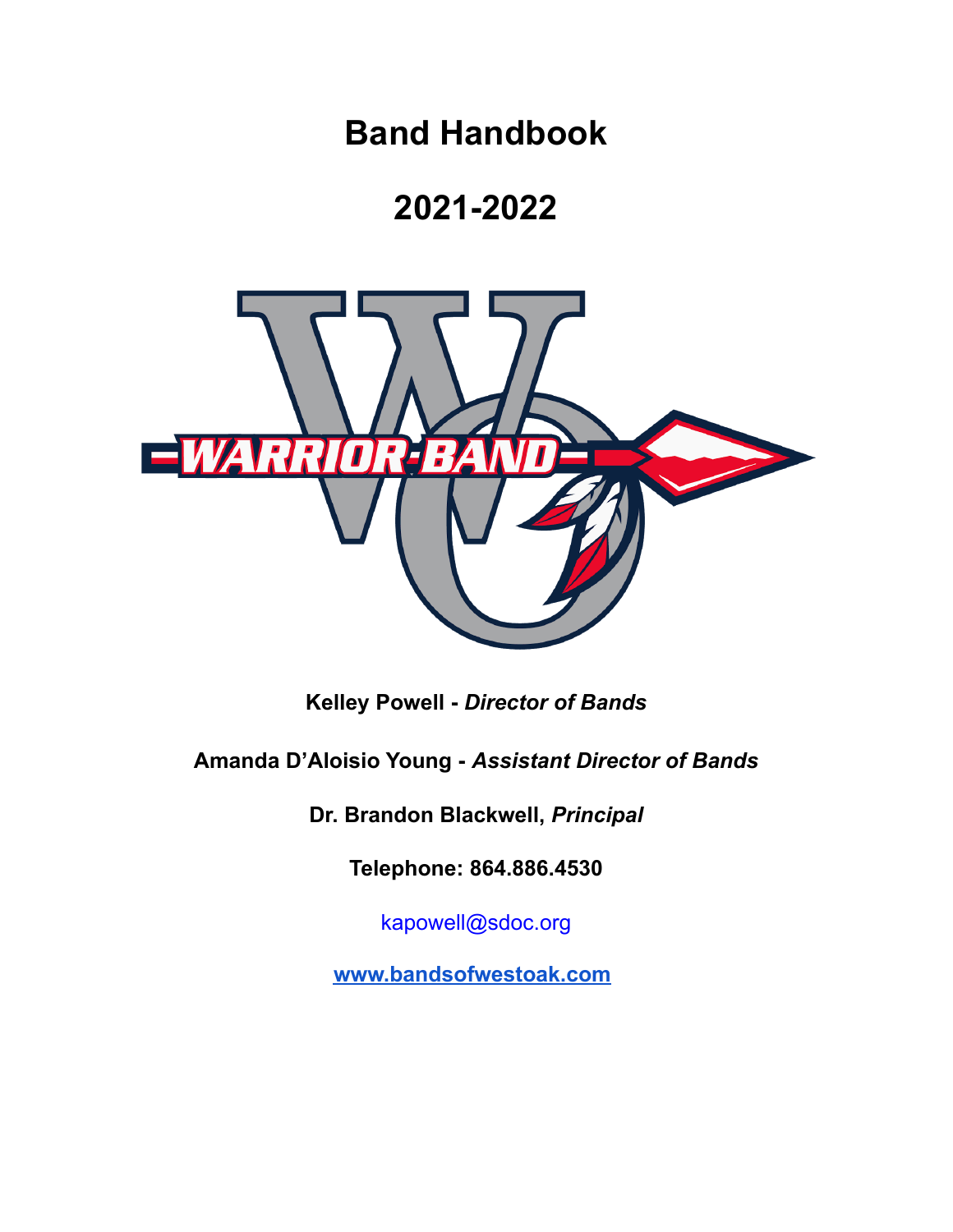

Warrior Band Friends and Family,

Welcome to the 2021-2022 edition of the West-Oak Warrior Band! My name is Ms. Powell, and I am looking forward to joining this community of hardworking students and parents as Director of Bands this summer. There are many exciting opportunities planned for our ensembles this year.

Participation in a band program is one of the most influential and thrilling experiences that we can provide to students. Through practice and participation in class, students gain specialized skills. The discipline it takes to maintain and grow these skills can transfer to the discipline that it takes to learn other skills in life. It is no accident that accomplished music students often have high achievement in academic and non-academic areas. There is a growing body of research that shows how participation in a school music program benefits the mind, body, and spirit of students. This impact lasts beyond the time that students are in school.

The Band Boosters at West-Oak are a vital part of our program; we would not be able to function without the help of our amazing parents and community members. I hope you will take advantage of the opportunity to be directly involved with your child's success and enjoyment. At the end of the day, we all want our students to lead happy and successful lives. I hope that every band student will leave West-Oak High School with a greater appreciation for music. Students in the Warrior Band have music as a creative outlet, and it should also function as a way of putting more kindness and compassion in their world. I look forward to working with you and your child this year! Should you have any questions or concerns, please feel free to contact me through my email kapowell@sdoc.org.

Sincerely,

Kelley Powell

Kelley Powell Director of Bands West-Oak High School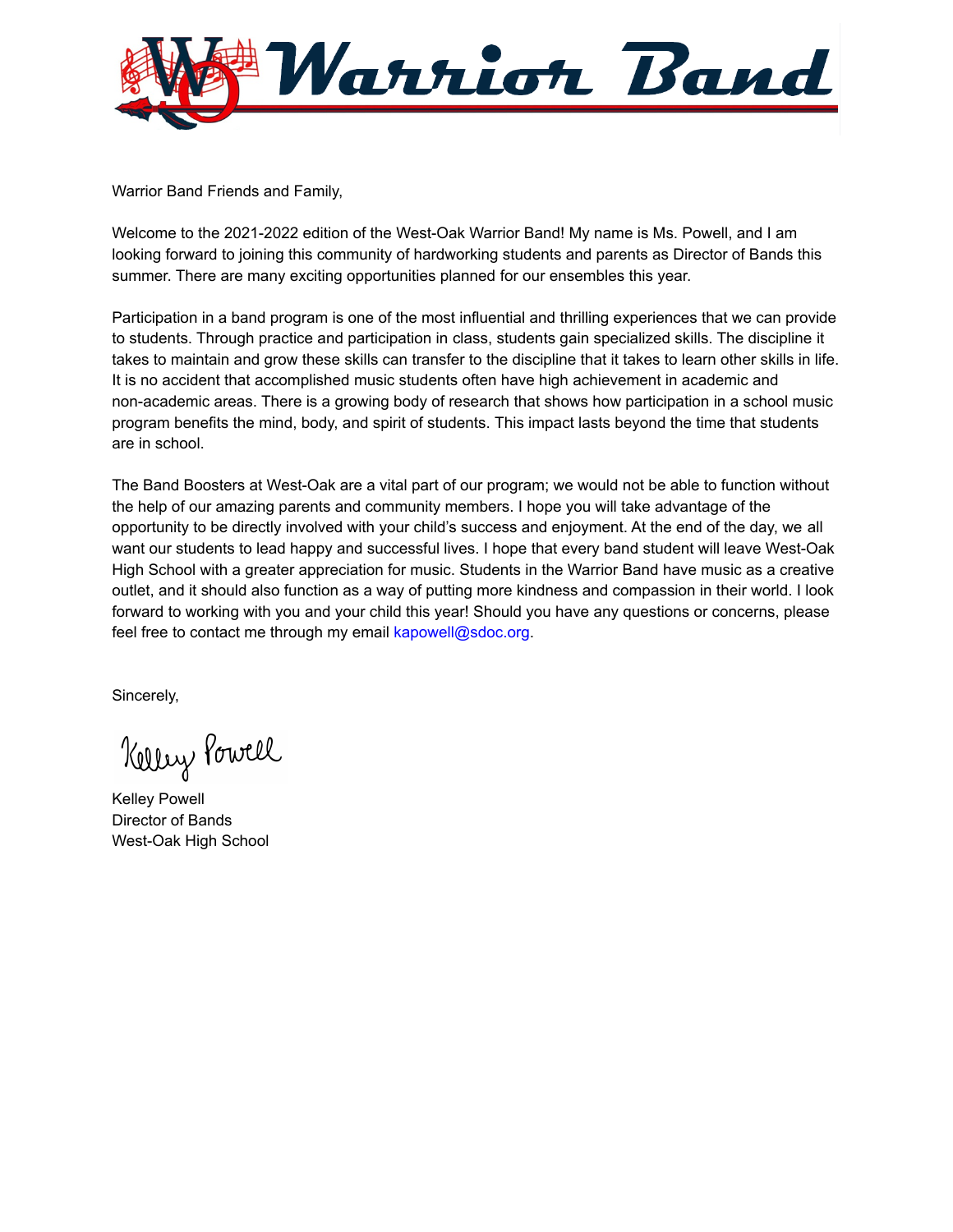

## **2021 Marching Band Summer Rehearsal Schedule**

**Band Mini Camp May 3, 4, 6 4:30 - 6:30pm**

**Leadership Day July 17 9:00pm-1:00pm**

**Band Camp (all members) July 19-22, 26-29 8:00am-6:00pm**

**Band Camp Evening Rehearsals August 9 & 10 4:00pm-7:00pm**

**Saturday Camp August 14 9:00am-5:00pm**

**Parent Preview August 14 5:30pm**

#### **Weekly Rehearsal Schedule** *(we will not rehearse on Labor Day)*

Monday 4:15pm – 6:45pm, Tuesday 4:15pm – 6:45pm, Thursday 4:15pm – 6:45pm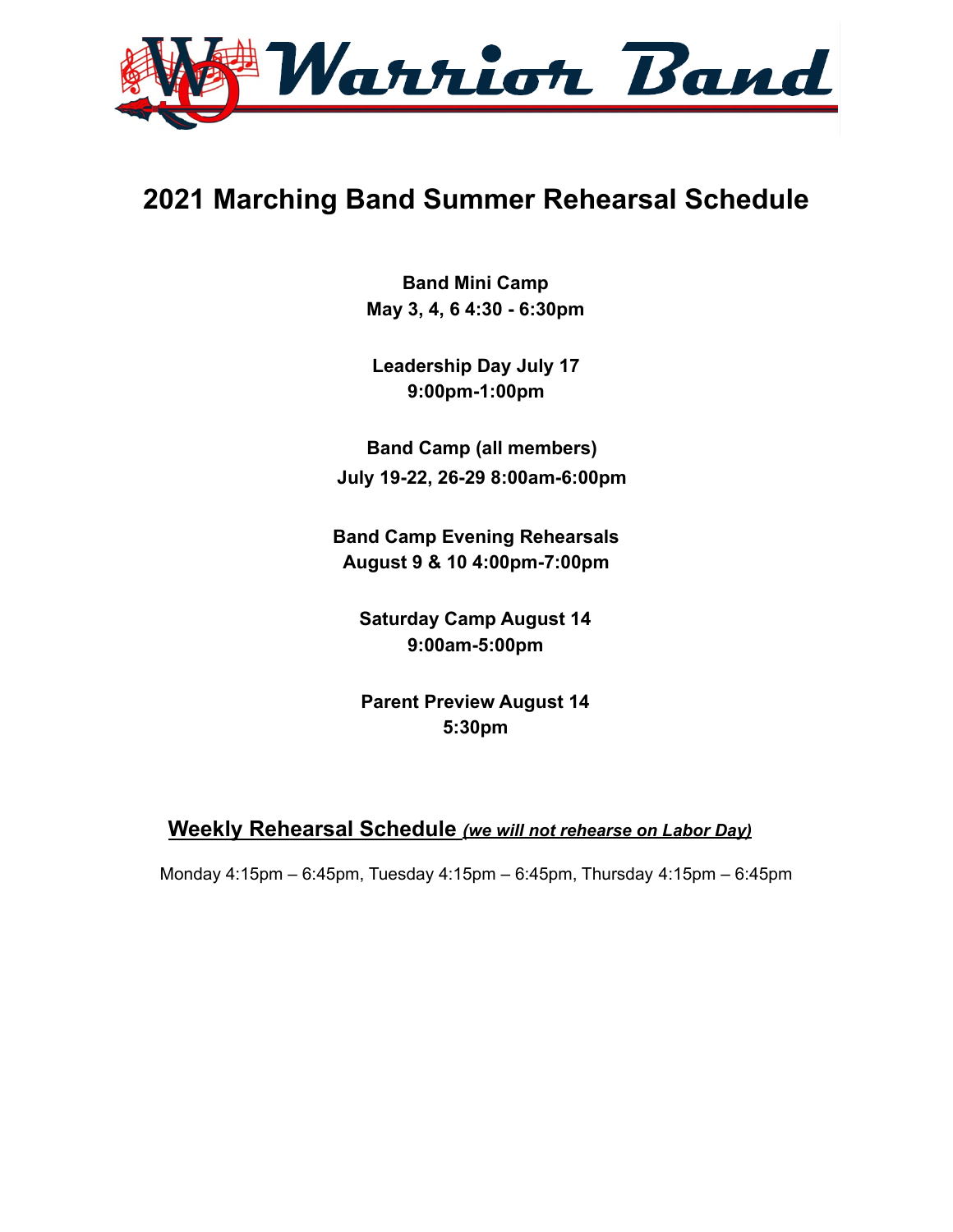

## **Football Game Schedule (Fridays)**

| **** More games will appear once the football schedule is set |
|---------------------------------------------------------------|

## **Competition and Camp Schedule (Saturdays)**

| Aug 14 <sup>th</sup> 9am - 5pm Camp Day & Parent Preview @ 5:30pm                           |
|---------------------------------------------------------------------------------------------|
| Sept. 18th All Day - Powdersville Premiere @ Powdersville High School                       |
| Sept. 25 <sup>th</sup> All Day - C. Phillip McIntyre TOC @ J.F. Byrnes High School          |
| Oct. 2 <sup>nd</sup> All Day - Foothills Festival of Champions @ Easley High School         |
| Oct. 16 <sup>th</sup> All Day - Pride of Pendleton Marching Classic @ Pendleton High School |
| Oct. 23 <sup>rd</sup> All Day - 2A Upper State Championships @ Gaffney High School          |
| Oct. 30 <sup>th</sup> All Day - 2A State Championships @ Spring Valley High School          |

#### **Parades and Community Performances**

| Warriorama                   | TRD            |
|------------------------------|----------------|
| <b>Apple Festival Parade</b> | September 10th |
| Parade Practice              | TBD (4pm-6pm)  |
| Westminster Christmas Parade | TBD (6pm)      |
| Fair Play Christmas Parade   | TBD (1pm)      |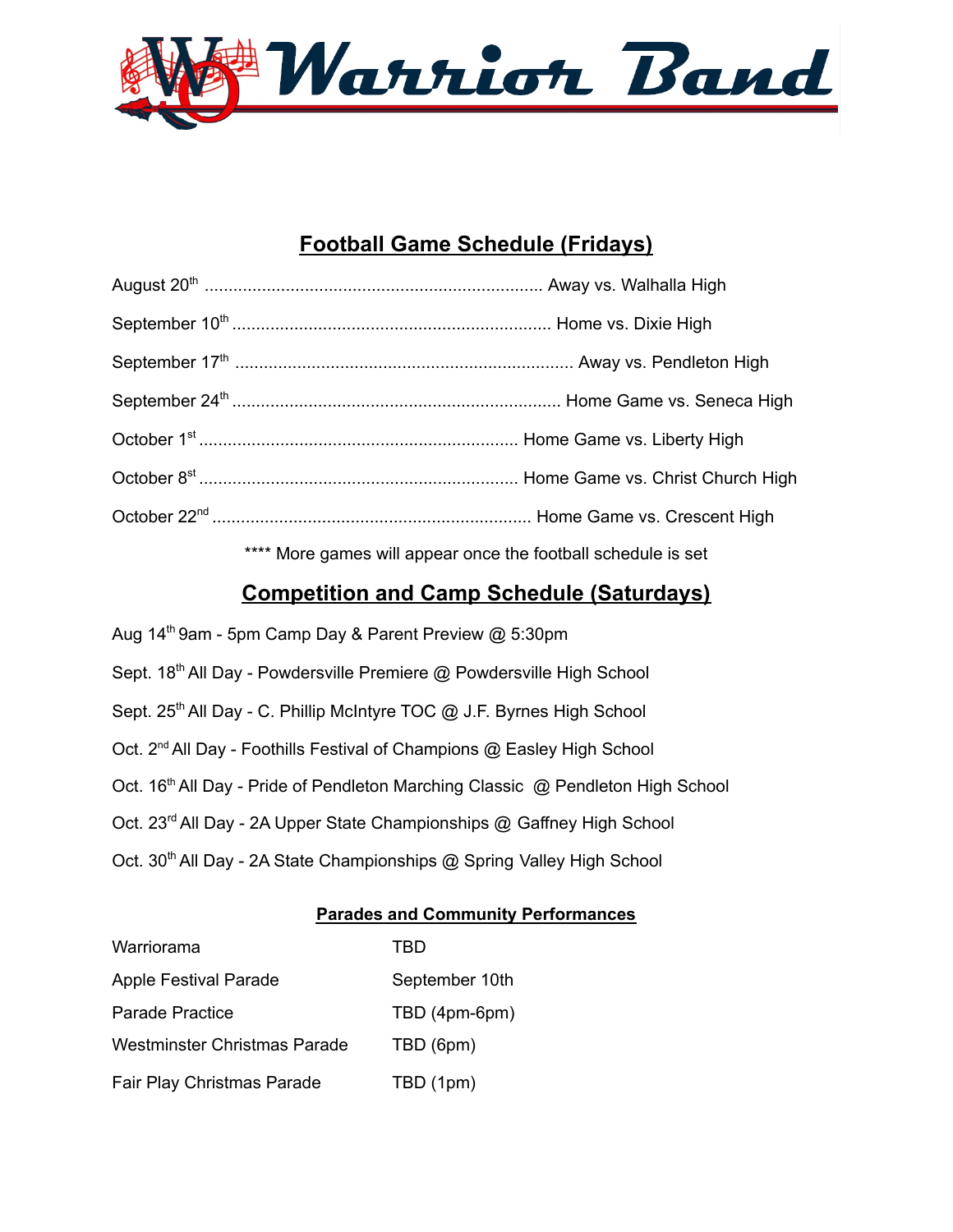

## **Attendance Policy**

All members of the WOHS Warrior Band are expected to attend **ALL** rehearsals and performances. Each and every member of the ensemble plays a substantial role in our success.

**[Absence](https://docs.google.com/forms/d/e/1FAIpQLSfDCaN8nUKEl5bZiQ9RqZE5nfWtr-BZNSTA1Wtr-T0WXXL8gg/viewform) Request forms must be filled out and turned in 2 days (48 hours) prior to a planned absence in order for an absence to be excused.** Forms can be submitted online via our [website.](http://bandsofwestoak.com)

**Absences are considered EXCUSED for these cases only: -** Personal illness accompanied by a note from doctor or parent (absence from school) **-** Death in the family **-** Wedding in the immediate family (Please see the band director in advance) **-** Other extraordinary situations at the discretion of the band director.

#### **The following reasons for missing rehearsal are NOT excused:**

Work conflicts - Doctors appointments (We ask that you schedule appointments on Wednesday) - Homework conflicts - Transportation conflicts

ALL absences that are not communicated to the band director are considered "no call, no show" absences and are unexcused. Please let us know if you need to be absent for any reason.

**An unexcused absence may result in a student forfeiting privileges, removal from performances, or dismissal from the band**: Students are permitted a maximum of **2 excused absences**. Students are permitted a maximum of **1 unexcused absence. Any absence the day before a performance will result in that student sitting out for the performance.**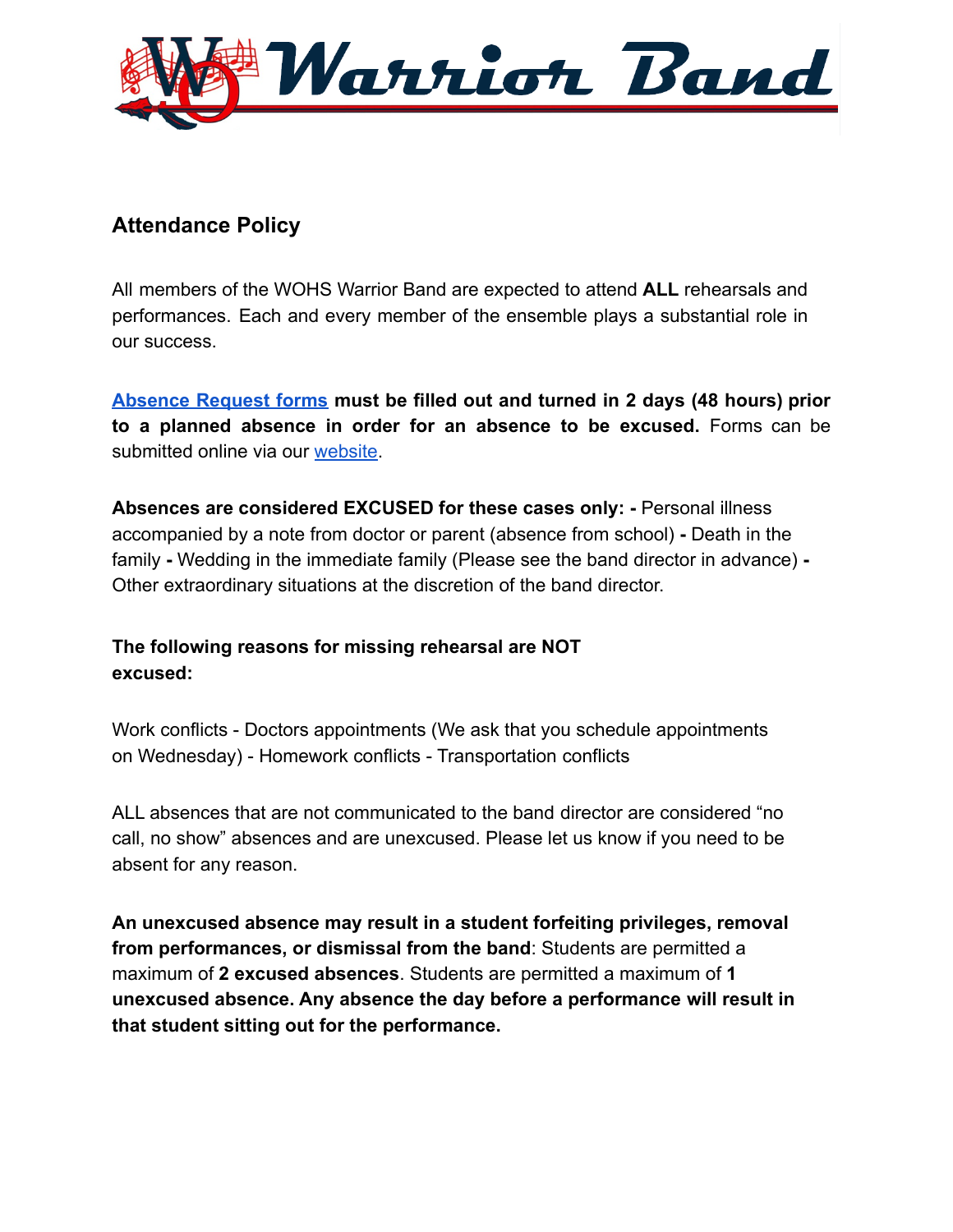

## **2021 Marching Band Fees**

**Why is there a Marching Band Fee?** The marching band fee is set up to help offset the high costs involved in running a successful band program. Our annual expense budget well exceeds \$50,000, which includes transportation, music, staff pay, equipment, instrument maintenance, cleaning, registration fees, costumes, and many other miscellaneous costs.

Fees are necessary to our success. Fortunately, our band fee is far less than most. In combination with general fundraisers and your support, we can offset the many expenses and help build a strong band program.

\*The marching fee is **required** for participation. Students who have outstanding fees after the start of the school year without a specific reason discussed with the band director **will still attend all practices but will not be able to perform until paid.**

### **2021 Marching Band Participation Fee**

**Total = \$300 per child**  $*(2^{nd}$  child in family = \$200)

 $1<sup>st</sup>$  Installment – Due May 28 - (\$50 deposit)  $2<sup>nd</sup>$  Installment – Due July 19 - \$100 3<sup>rd</sup> Installment - Due August 14 - \$150

\*\*In addition to the required fee, rookie marchers will be expected to purchase their own black marching shoes **(\$40).** *Color guard members will be required to purchase small show items such as dance shoes, tights, and show makeup.*

**Fundraisers** Throughout the year, we participate in multiple fundraisers. Some of which students will be able to earn funds based on the amount they sell. These funds are put into the general fund or in some cases, personal accounts in which students can use toward fees, spring trips, and other optional activities.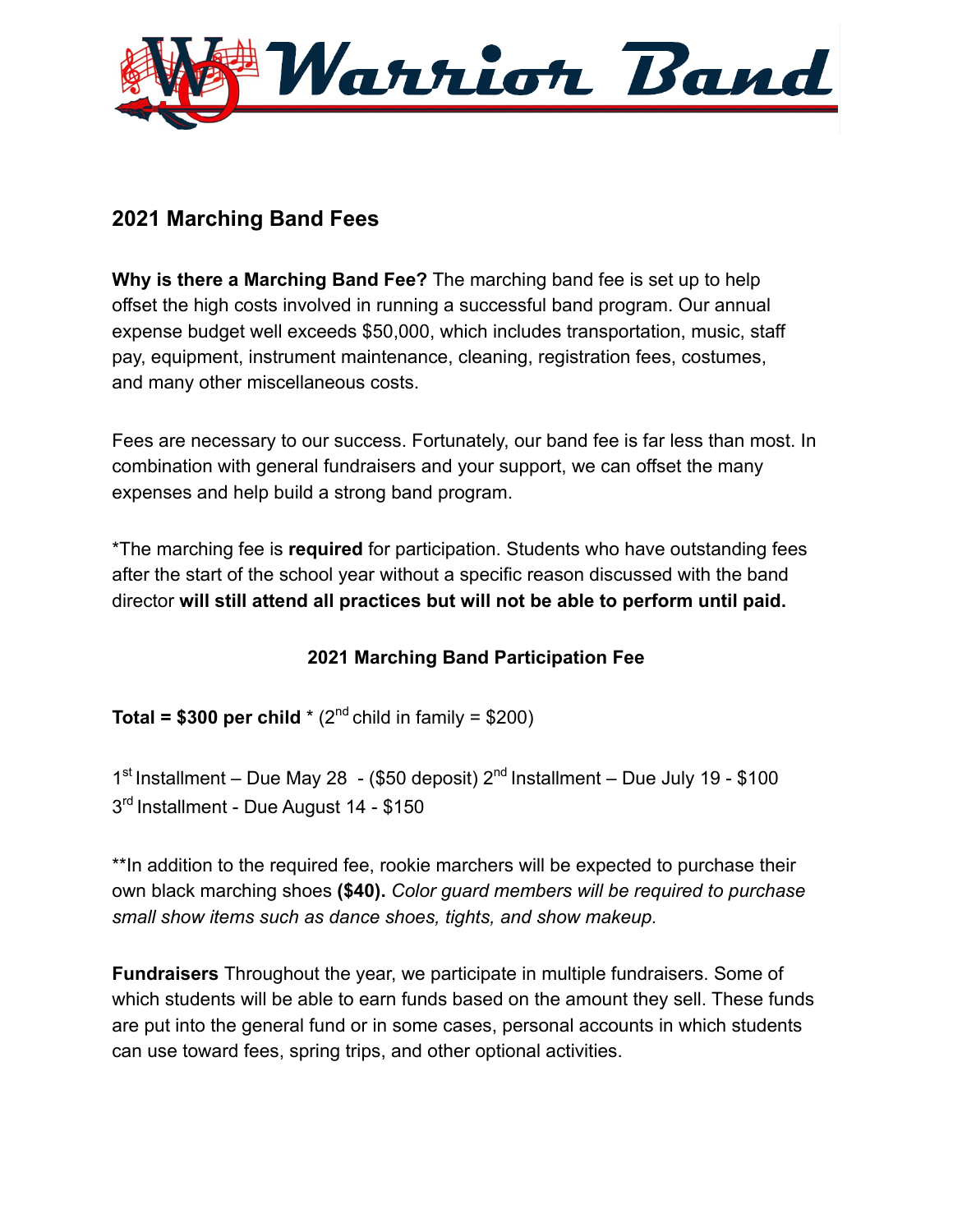

## **Information/Contact Page**

**How do I stay updated?** There are multiple ways to stay updated throughout the summer and marching season. Make sure that you and your child regularly check for announcements.

Website – www.bandsofwestoak.com

This is our official website. Here you will find the master calendar, information for parents, and general announcements.

Facebook page – Bands of West-Oak

Here you will find announcements and reminders pertaining to both students and parents. Check here often!

Instagram page - @wowarriorband

#### Remind 101

This is a text message service that allows us to send out mass text messages. Make sure you are signed up for this in regards to last minute announcements. Sign up by texting "@bandsofw21" to "81010"

#### BAND App

This is an application for all students to stay connected, receive important information, have access to music and mp3 recordings of the show for the 2021 season, have access to pdf documents needed for band practice such as music, drill, member packets, etc. This app will also allow students to interact and ask questions throughout the season.

Open this invite link below on your iPhone, Android, or desktop.

<https://band.us/n/a4a338Ucjaq17>

#### **Contacts**

Kelley Powell **Amanda D'Aloisio Young** 

[kapowell@sdoc.org](mailto:kapowell@sdoc.org) [adaloisio@sdoc.org](mailto:adaloisio@sdoc.org)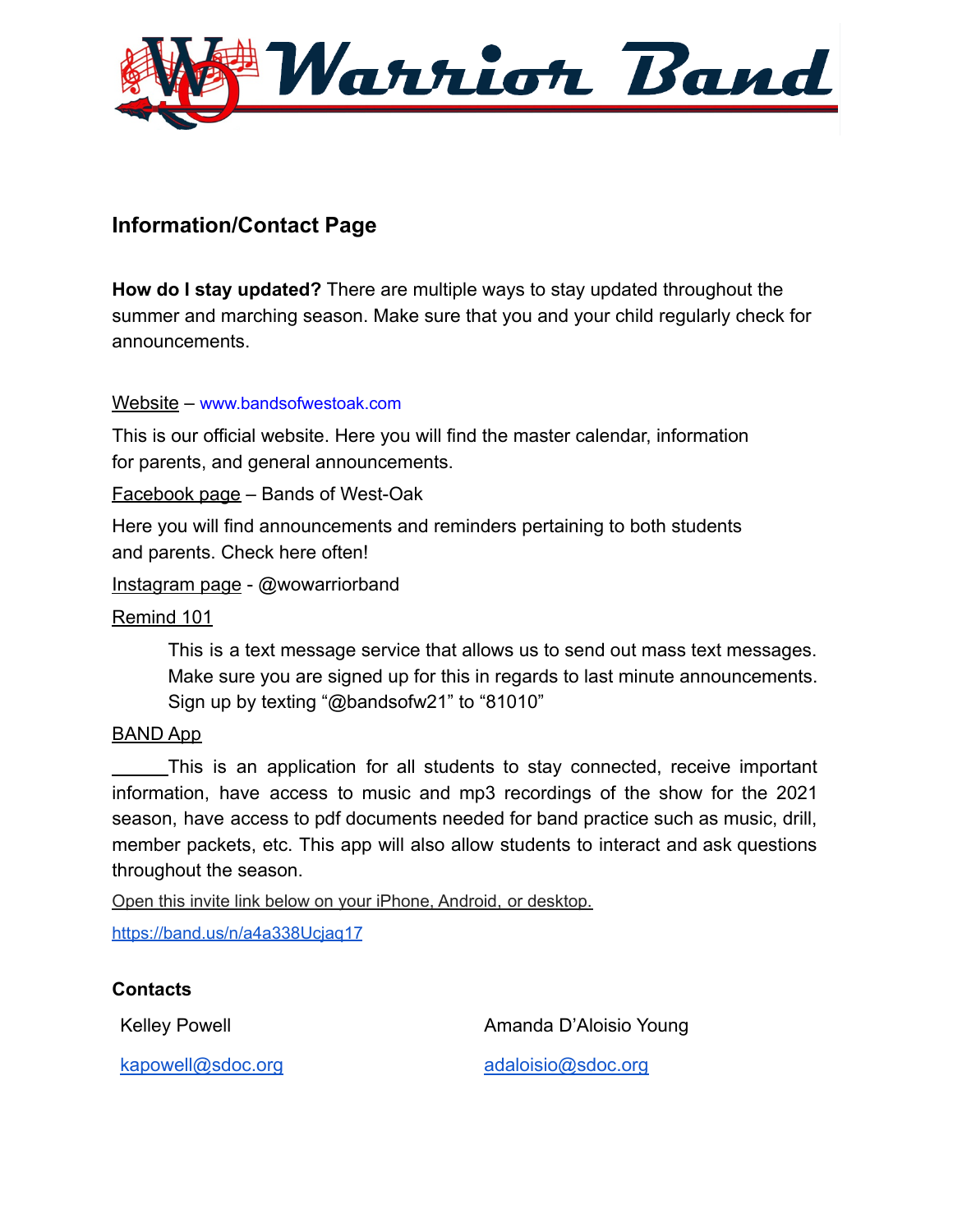

## **Letter of Mutual Consent**

I contract the undersigned student, accept membership into the West-Oak Warrior Band. I also understand and agree to follow all policies as set forth in the Warrior Band Handbook. I fully agree to carry out my responsibilities to the very best of my ability.

Signature\_\_\_\_\_\_\_\_\_\_\_\_\_\_\_\_\_\_\_\_\_\_\_\_\_\_\_\_\_\_\_\_\_ Date\_\_\_\_\_

I\_\_\_\_\_\_\_\_\_\_\_\_\_\_\_\_\_\_\_\_\_\_\_\_\_\_\_\_\_\_, the undersigned parent or guardian, grant full permission for my child to be an active member of the Warrior Band. I understand the attendance policy and also understand that my child is required to attend all band rehearsals and performances. Furthermore, I understand that all financial obligations must be met by August 14th.

Signature\_\_\_\_\_\_\_\_\_\_\_\_\_\_\_\_\_\_\_\_\_\_\_\_\_\_\_\_\_\_\_\_\_ Date\_\_\_\_\_\_\_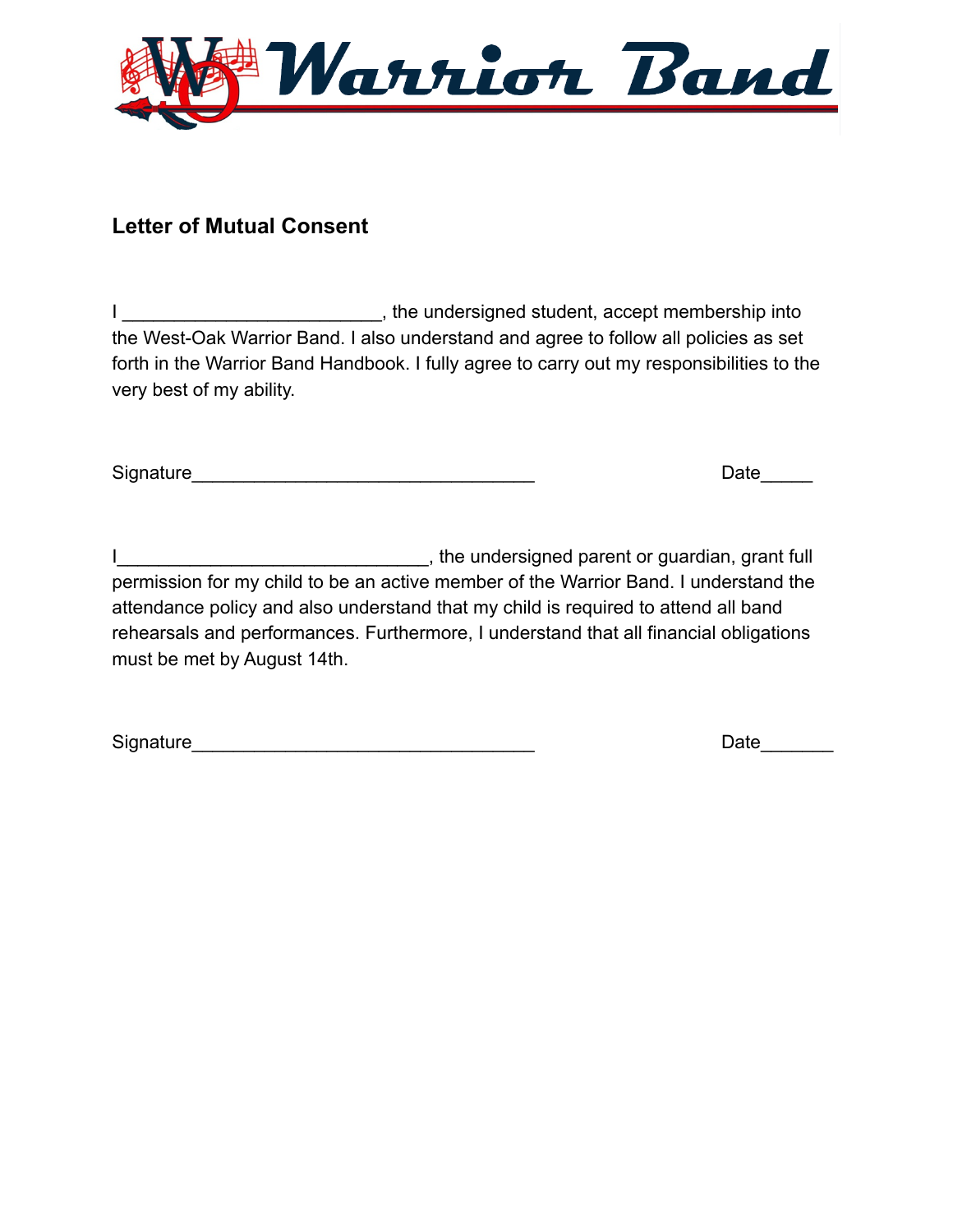

## **Payment Contract**

Student Name\_\_\_\_\_\_\_\_\_\_\_\_\_\_\_\_\_\_\_\_\_\_\_\_\_\_\_\_\_\_\_\_Section \_\_\_\_\_\_\_\_\_\_\_\_\_\_\_\_\_\_\_\_\_\_\_\_\_\_\_\_

Parent/Guardian Name(s)

## **2021 Band Fees: \$300 total**

\$50 deposit due by May 28th \$100 2nd payment due by July 19th \$150 3rd Payment due by August 14th

 $\overline{\phantom{a}}$  , and the contract of the contract of the contract of the contract of the contract of the contract of the contract of the contract of the contract of the contract of the contract of the contract of the contrac

I understand the above payment is required for my child to participate in the marching band. I understand that fees are NON-REFUNDABLE should my child leave the program for any reason. Financial matters concerning members and their families are ONLY the business of the band director and treasurer.

| <b>Parent/Guardian Signature</b> |  | Date |
|----------------------------------|--|------|
|----------------------------------|--|------|